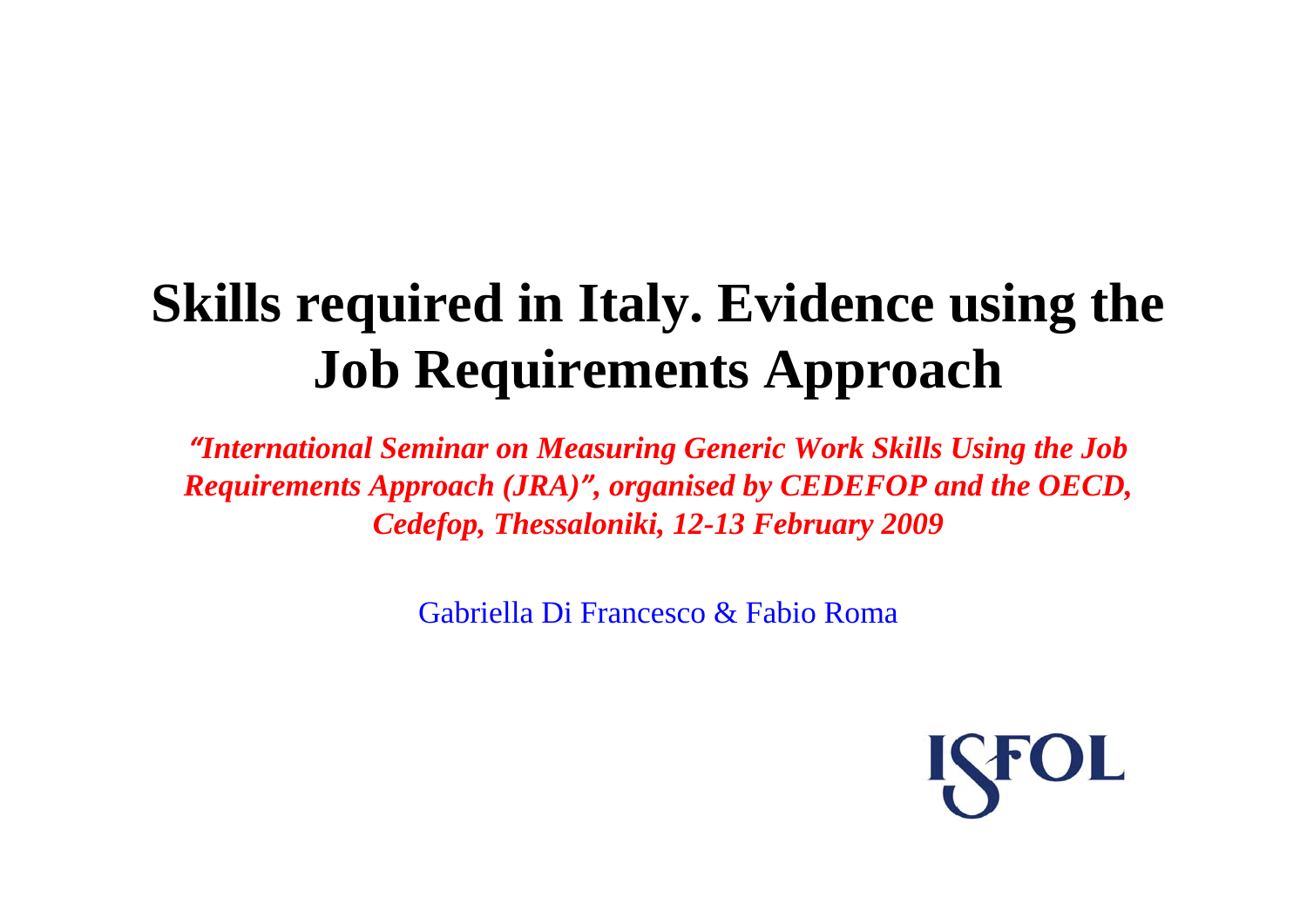## **BACKGROUND**

- $\checkmark$  ISFOL is a public research Institute funded and controlled by the Italian Ministry of Labour.
- $\checkmark$  Within the Institute several research activities have been developed in the last few years concerning a) activities and needs at the national level in the field of continuous VET; b) formal recognition and transferability of skills certificates; c) recognition of non formal and informal learning outcomes; d) activities concerning the Italian NQF.
- $\checkmark$  The OLC Project covers an area at the borders of the above: it regards competencies dynamics within organisational systems.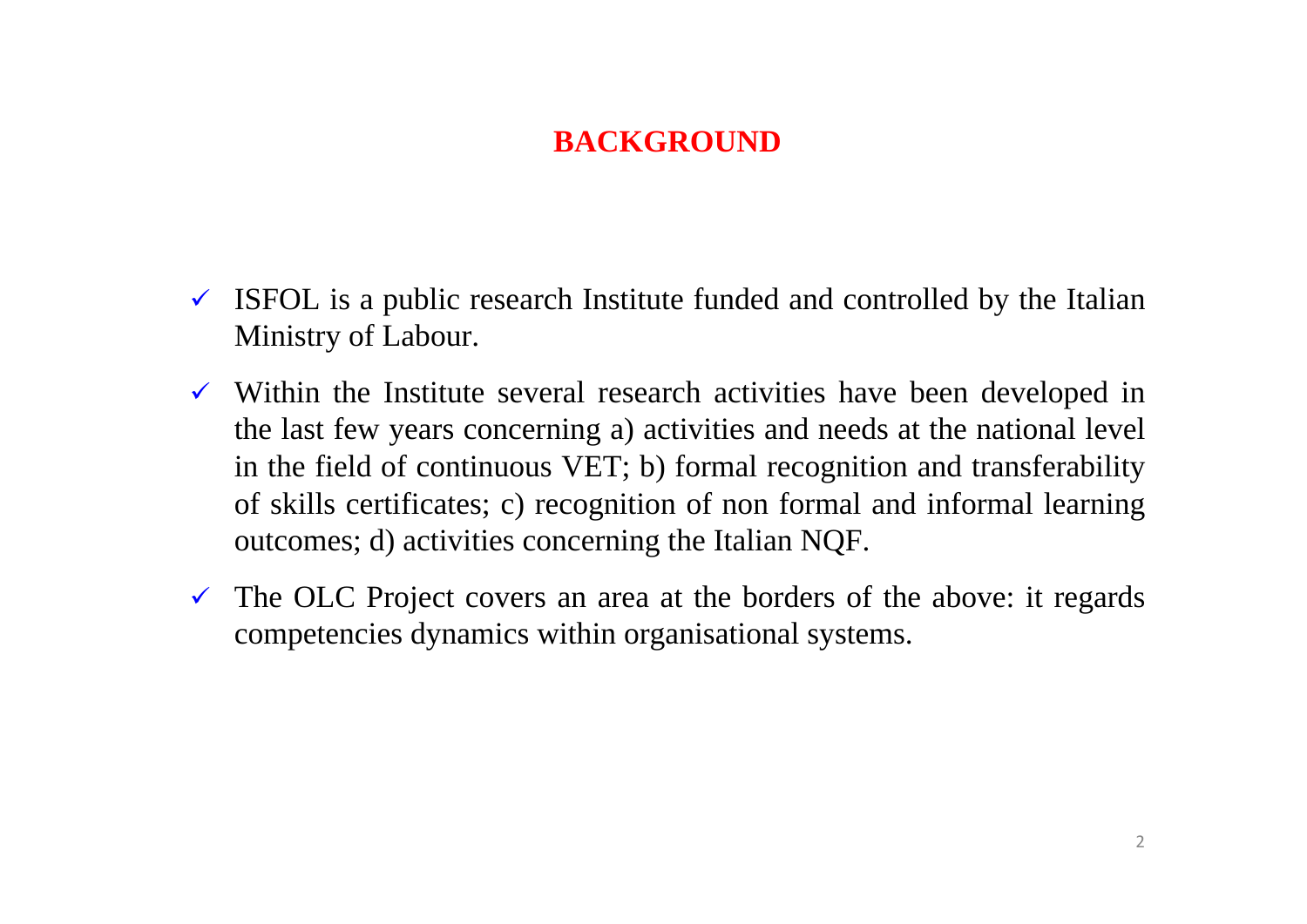#### **AIMS**

- ¾ OLC is a multi-disciplinary project (Economy, Sociology, Psychology…), established in March 2003, funded by ESF.
- ¾ Two surveys: the "Employees Perspective Survey" (3650 completed interviews) and the "Employers Perspective Survey" (1820 completed interviews).
- $\triangleright$  The project was (and is) aimed at producing:
	- new knowledge for policy-makers and VET practices, especially in relation to new regulations in Italy ("Biagi act") which enlarged work contract typologies in order to increase work flexibility;
	- new knowledge for the scientific communities (economists, sociologists, cultural psychologists, etc..) interested in data gathered from a widely representative national sample;
	- a database open to scholars and policy-makers (following the socalled 'open source philosophy'), up-dated every two or three years.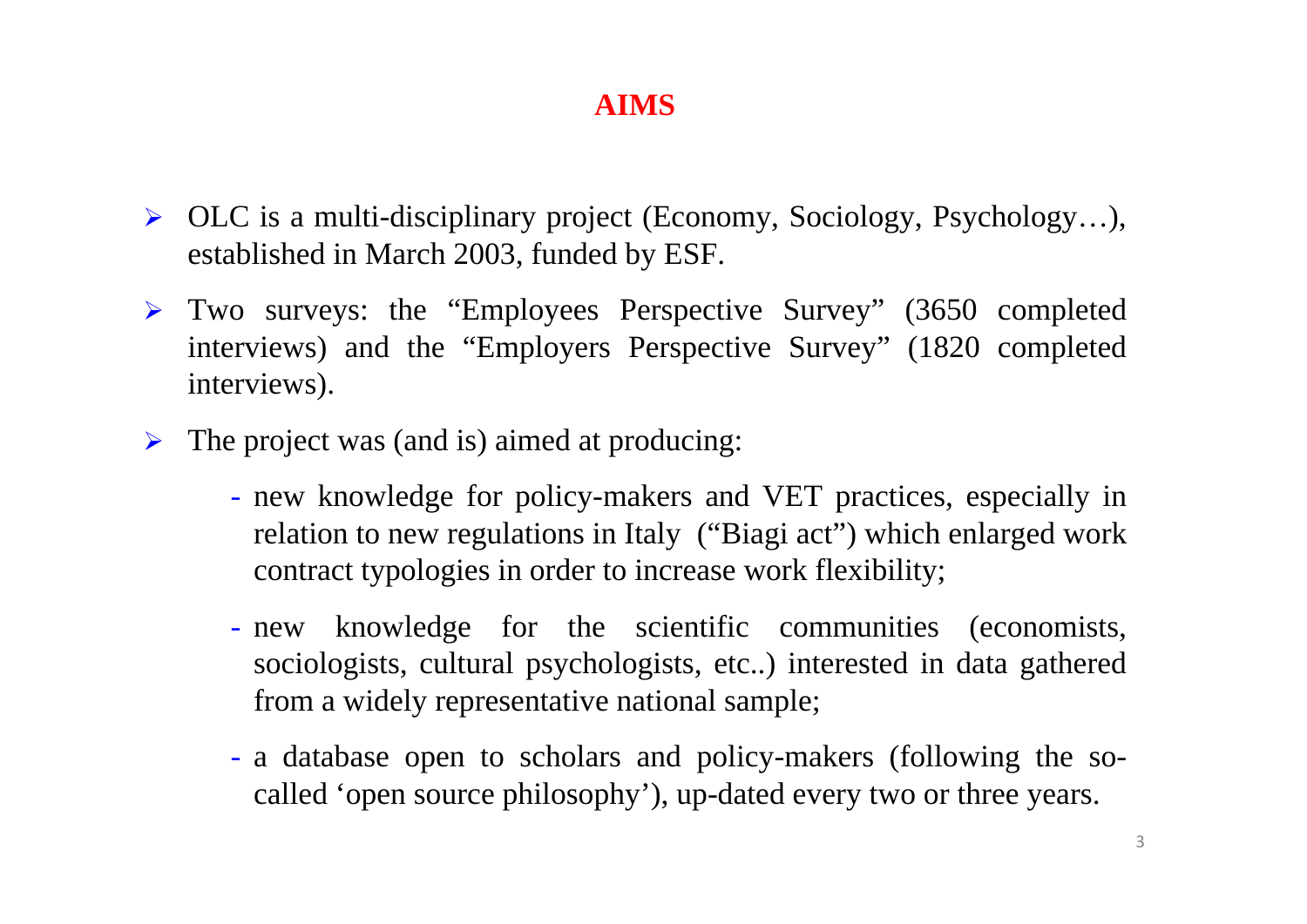#### **ASSUMPTIONS**

- $\blacksquare$ Learning is closely related to work practices. Learning development occurs within organisational (... teams, communities, organisational units) and interorganisational dynamics.
- $\blacksquare$ Competencies are clusters of behavioural and cognitive skills needed in work practices, based on both tacit and explicit knowledge. Competence development is strictly related to organisational development.
- $\blacksquare$ Productivity, effectiveness and competitive capabilities of firms are positively correlated to dynamic firm policies in the HRD and VET practices.
- $\blacksquare$ Competencies should be interpreted not as abstract <u>but</u> as context-dependent factors.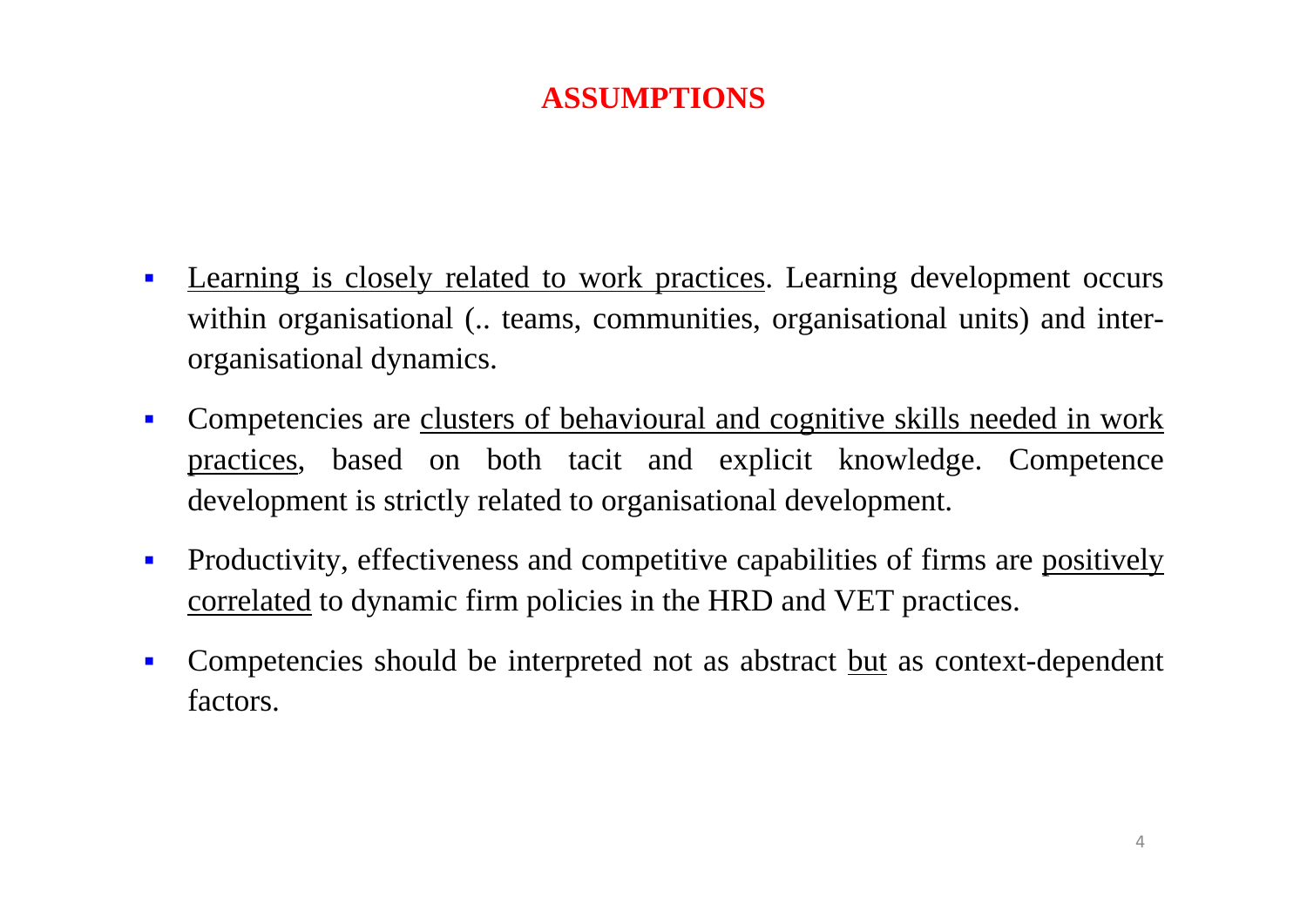## **THE OLC PROJECT ADOPTS THE "JOB REQUIREMENTS APPROACH" (JRA)**

Underpinning the application of this approach there are some assumptions (Felstead et al., 2007):

- $\checkmark$  it is assumed that measures of <u>skills in use in jobs</u> are a reasonable proxy for the skills of the job-holder;
- $\checkmark$  the individual is a <u>well-informed person</u> to report about the job he/she is doing;
- $\checkmark$  the individual reports his/her activities in a sufficiently unbiased way (individuals might talk up their jobs, but it is held that they are less likely to do so when reporting their activities than reporting how good they are in the performance of the same activities).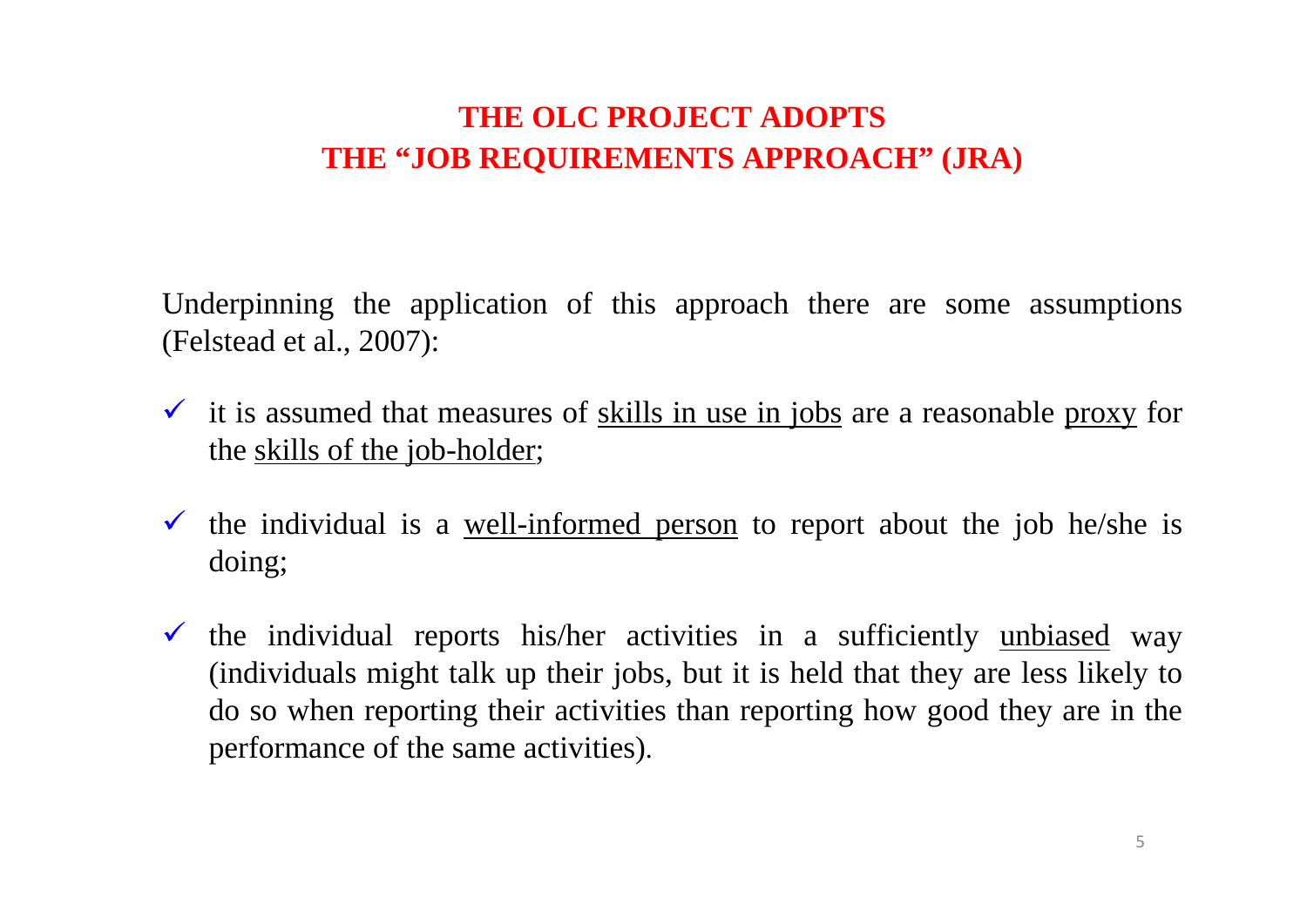# **Questionnaire Design of the Employees Questionnaire Design of the Employees Perspective Survey Perspective Survey**

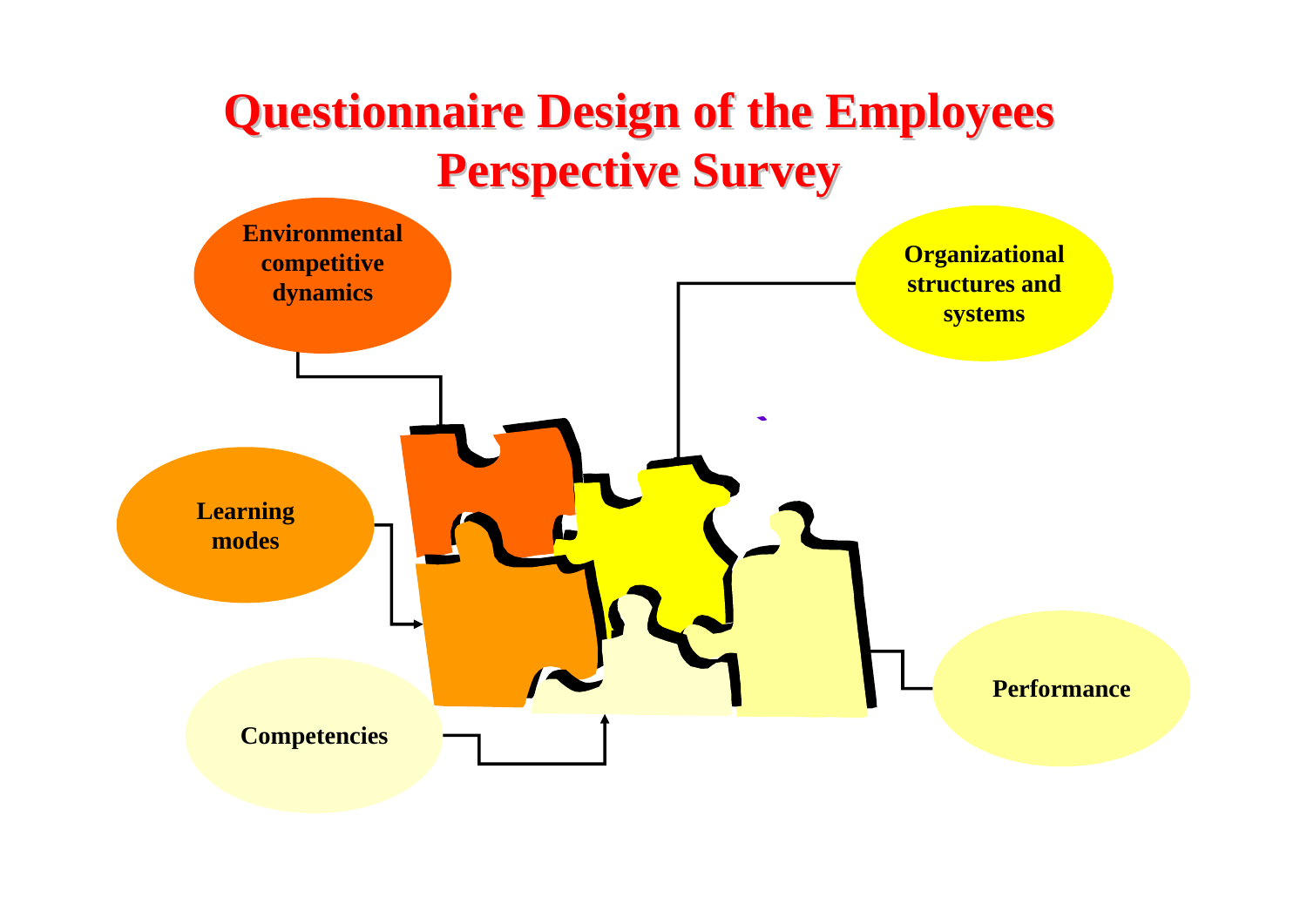# **THE QUESTIONNAIRE OF THE EMPLOYEES PERSPECTIVE SURVEY** *Broad skills*

In the OLC Survey there are three indicators to measure the degree of employees' own professional **broad skills** required in the job, measured in terms of the **total training time required to do the job**, **the time spent learning on the job in order to become fully competent**, and **the educational level required by employers for new recruits to the job**.

The following questions were asked in the questionnaire:

- 1) If you were applying today, what qualification, if any, would someone need to get the type of job you now have?
- 2) At the moment of hiring, have you had side by side training for the type of work that you currently do by colleagues or senior staff? How long, in total, did that training last?
- 3) How long did it take for you, after you first started doing this type of job, to learn to do it well?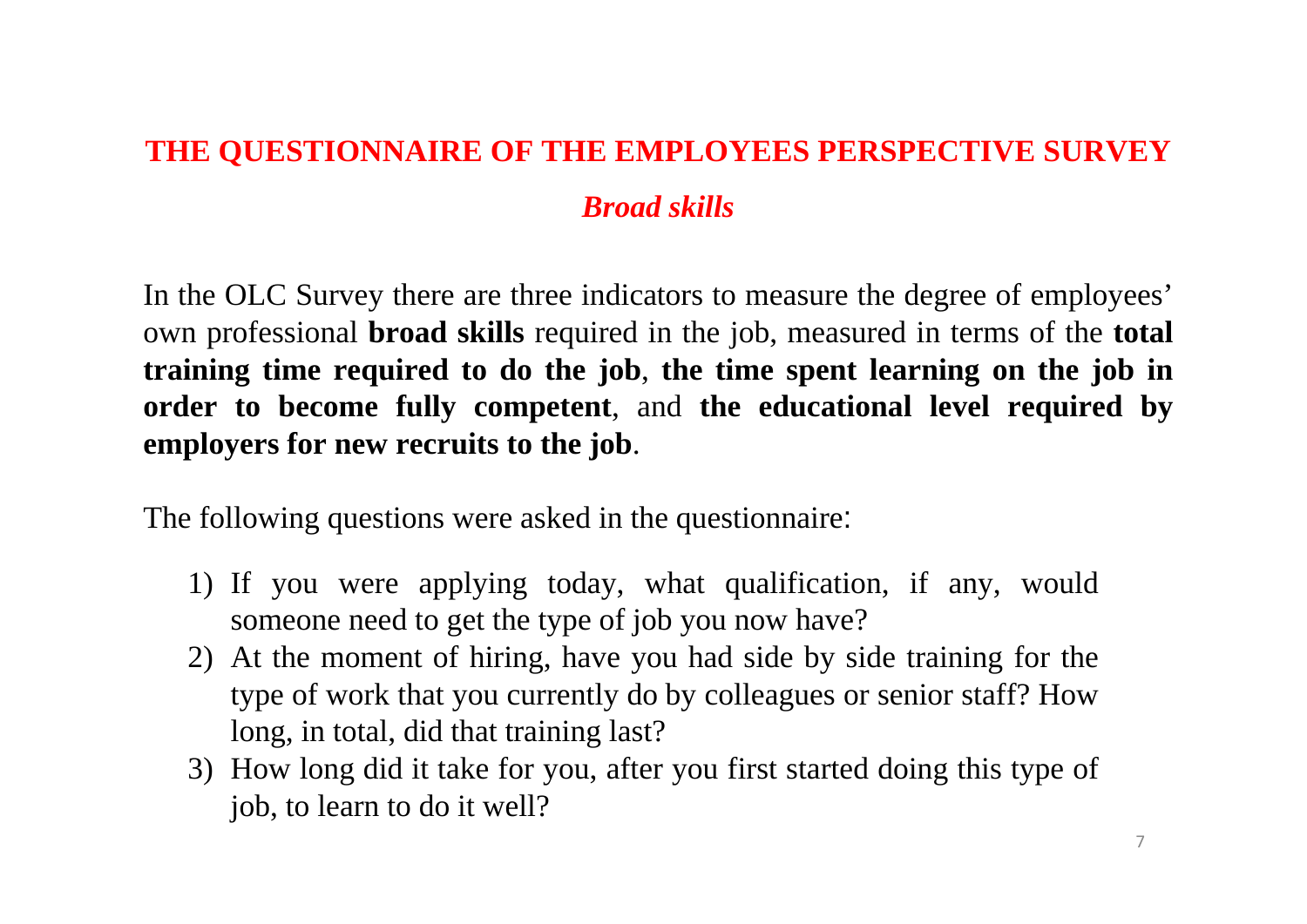#### **THE QUESTIONNAIRE OF THE EMPLOYEES PERSPECTIVE SURVEY**

#### *Generic skills*

- $\checkmark$  In particular the questionnaire utilized in the "Employees Perspective Survey" generates 44 items in order to describe competences involved in doing the job.
- $\checkmark$  The analysis of competences concerns <u>organizational behaviors</u> such as: attention given to detail, interaction and negotiation with other persons, analysis in depth of complex problems, writing of relationships and documents, ability to work independently, ability in problem solving, independent organization of time, ability to work in groups, appraisal abilities, ability to learn by reflecting on mistakes, abilities to aid other team members, understanding of the operation of the organization, ability to employ instruments and equipment, ability to concentrate, ability to communicate in public, ability in training or teaching others, ability to read documents, etc.
- Each organizational behavior has been measured on a  $\frac{7 \text{ point Likert scale}}{1000 \text{ cm}}$  $1 -$ "rarely" to  $7 -$ "almost always". (Zero = "not requested")
- $\checkmark$  The method utilized to accommodate and analyze these data has been the Principal Component Analysis (PCA).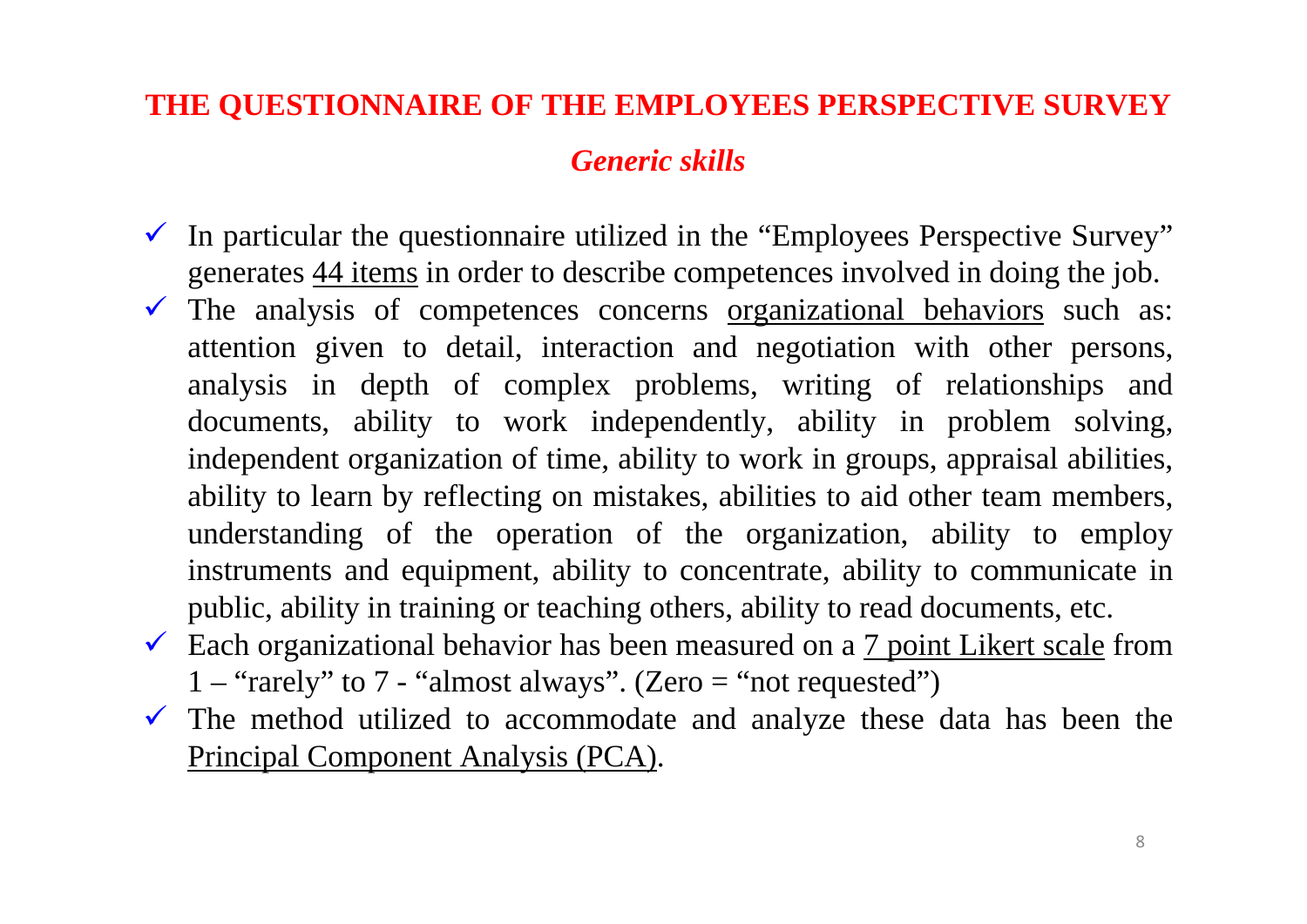#### **THE QUESTIONNAIRE OF THE EMPLOYEES PERSPECTIVE SURVEY**

*Generic skills*

 $\checkmark$  It must be noted that the OLC Survey asks the employees not for an assessment of the importance of their own competences, but for **the rate in which these are performed** or – which is the same - the **frequency** in which the competences required by their work position are effectively acted with efficacy.

The aim is not to ask an assessment of the owned competences, but **the rate in which the role is performed**.

<sup>9</sup>*This means measuring the frequency in which the competences requested by the position are effectively well acted (this means with efficacy) by the employee.*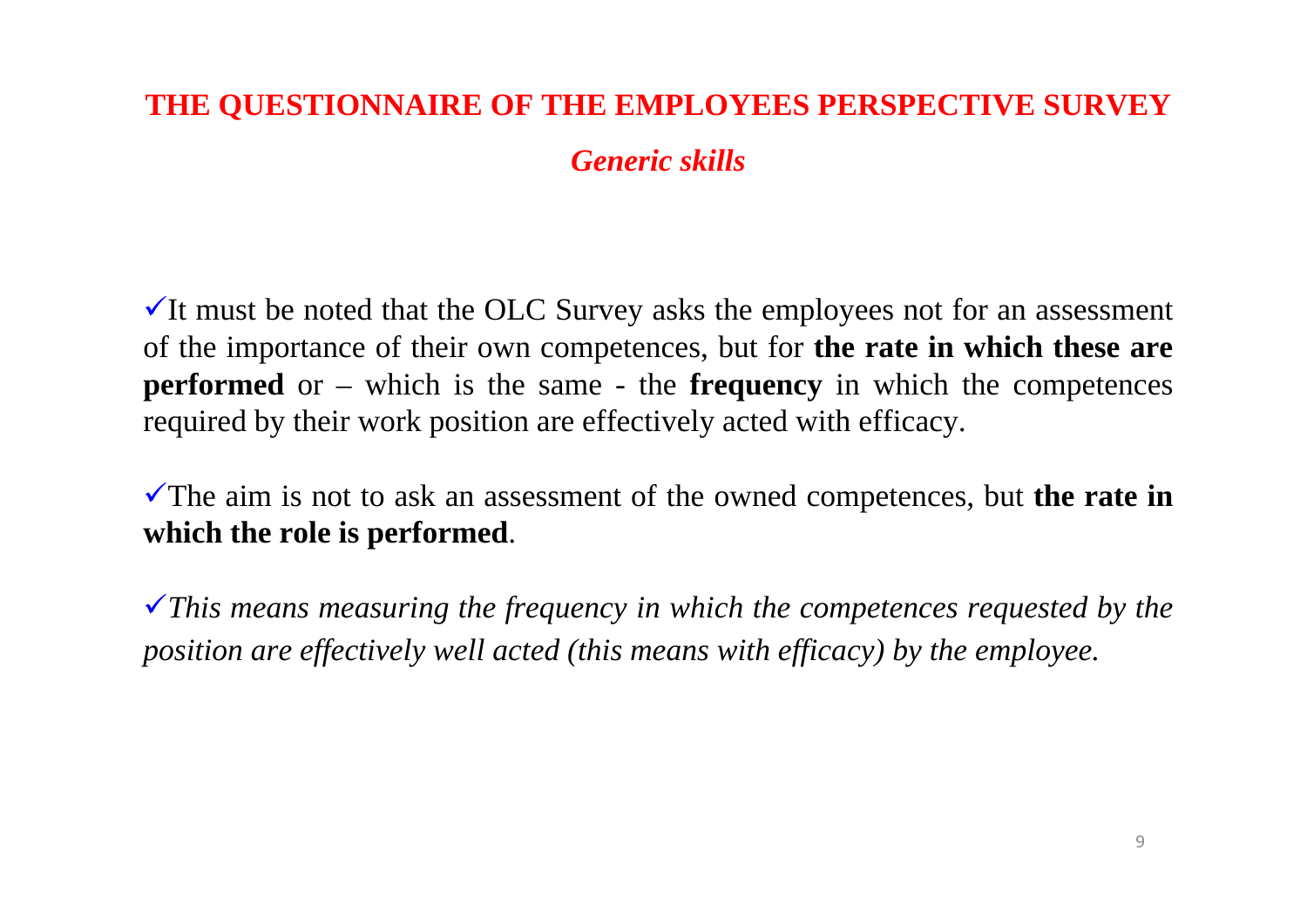#### **MAIN FINDINGS OF THE EMPLOYEES PERSPECTIVE SURVEY**

#### *Broad skills*

|                                                   | Mean     | Std. Dev iation |
|---------------------------------------------------|----------|-----------------|
| <b>Gender</b>                                     |          |                 |
| Male                                              | 0.099    | 1.040           |
| Female                                            | $-0.158$ | 0.911           |
| Age groups                                        |          |                 |
| $15 - 29$                                         | $-0.164$ | 0.905           |
| $30 - 44$                                         | 0.077    | 1.000           |
| $45 - 64$                                         | 0.014    | 1.069           |
| Qualification held                                |          |                 |
| Compulsory school                                 | $-0.632$ | 0.909           |
| Professiona l qua lification                      | $-0.067$ | 0.893           |
| High school leaving c ertificate                  | 0.348    | 0.871           |
| Deg ree / po st-deg ree                           | 0.811    | 0.795           |
| Establis hment size                               |          |                 |
| $1 - 3$                                           | $-0.174$ | 0.871           |
| $4 - 9$                                           | 0.043    | 1.011           |
| $10 - 15$                                         | 0.002    | 0.918           |
| $16 - 49$                                         | 0.092    | 1.018           |
| $50 - 99$                                         | 0.062    | 0.944           |
| $100 - 499$                                       | 0.161    | 1.118           |
| $500 - w$                                         | 0.431    | 0.998           |
| Occupation                                        |          |                 |
| Manage rs and Senior Officials                    | 1.138    | 0.809           |
| Professional Occupations                          | 1.160    | 0.658           |
| Associate Professional and Technical Occup ations | 0.867    | 0.852           |
| Ad ministrative and Secretarial Occupa tions      | 0.448    | 0.769           |
| Skilled Trades Occupa tions                       | 0.061    | 1.003           |
| Persona 1 S erv ice Oc cupa tions                 | 0.260    | 0.524           |
| Sales and Cu stome r Service Oc cupa tions        | $-0.226$ | 0.904           |
| Process, Plant and Machine Ope ratives            | $-0.524$ | 0.842           |
| Elem en tary Occup at ion s                       | $-0.786$ | 0.787           |
| Econo mi c Secto r                                |          |                 |
| Manufa cturing: Traditional (Suppliers Dominated) | $-0.284$ | 0.833           |
| Manufa cturing: Scale intensive                   | $-0.114$ | 0.957           |
| Manufa cturing: Science based and Sp ecialised    | 0.076    | 0.980           |
| Supp liers                                        |          |                 |
| Services: Who lesale, Retail, Ho tels             | $-0.128$ | 0.979           |
| Services: Transport, Storage                      | $-0.082$ | 0.977           |
| Services: Communication, ICT                      | 0.650    | 0.904           |
| Services: Financial and mone tary intermediation  | 0.919    | 0.854           |
| Services: Real e state, Ren ting, Reserach        | $-0.095$ | 1.040           |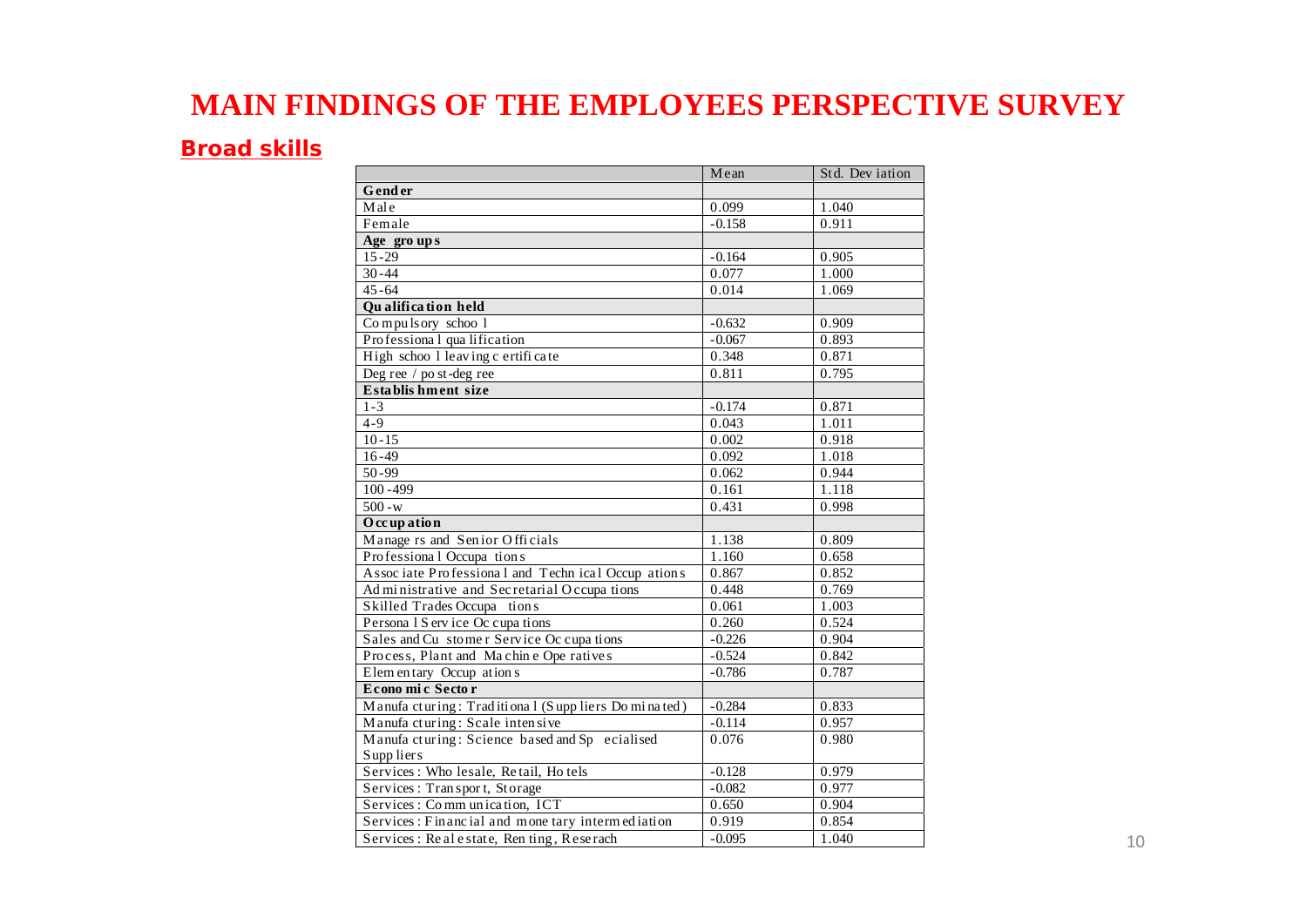# **MAIN FINDINGS OF THE EMPLOYEES PERSPECTIVE SURVEY** *Broad skills*

 $\checkmark$ The results by personal characteristics highlight that, generally, men hold more skilled jobs than women, an average component score of 0.099 against -0.158.

 $\checkmark$  Middle-aged employees (30-44) hold more skilled jobs compared to other employees.

 $\checkmark$  There is a direct correlation between school qualifications and broad skills: employees with higher education usually hold more complex jobs.

Regarding firm characteristics, there is a positive correlation between firm dimension and broad skills: for example large firms, of more than 500 employees, show an average component score of 0.431, whilst small firms, 1-3 employees, show a score of -0.174.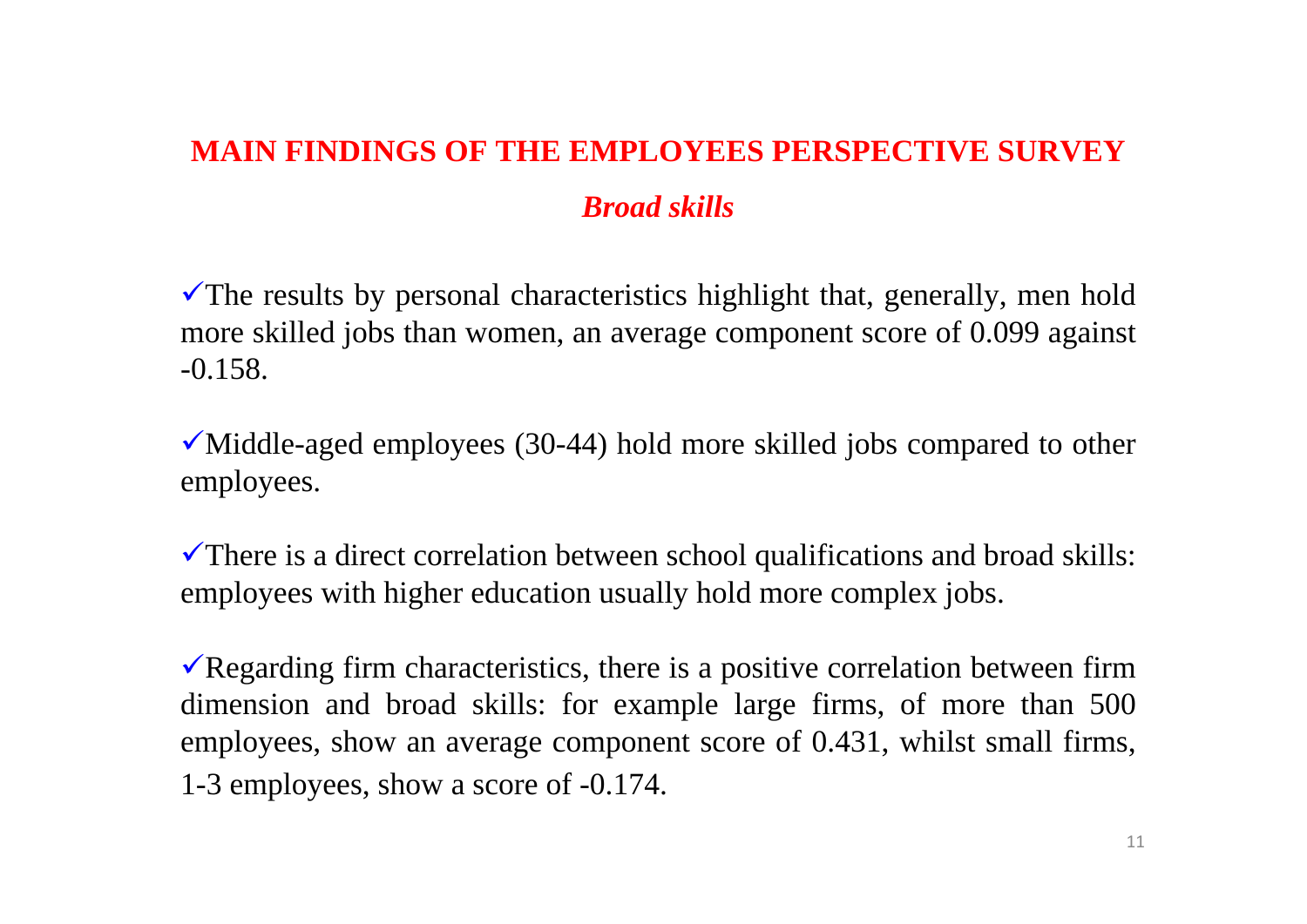#### **MAIN FINDINGS OF THE EMPLOYEES PERSPECTIVE SURVEY**

#### *Generic skills*

 $\checkmark$ It seems that workers aged 30–44 hold jobs which require dexterity and numerical ability, while workers aged 45–64 hold jobs which require autonomy and a high level of communication skills.

 $\checkmark$ The qualification shows a linear trend: there is a positive connection between skills and qualification, with the exception of 'dexterity'. In this case the less skilled workers show a better score.

 $\checkmark$ High ranking occupational groups show a higher level of generic skills. For example, 'managers' and 'professionals' show component scores far above average, with the exception of 'dexterity'.

 $\sqrt{By}$  contrast, workers in the less skilled occupations show component scores below average, with the exception of some specific skills such as 'dexterity' for the assembly-line workers, elementary workers and skilled trade personnel, or 'customer communication' for the sellers.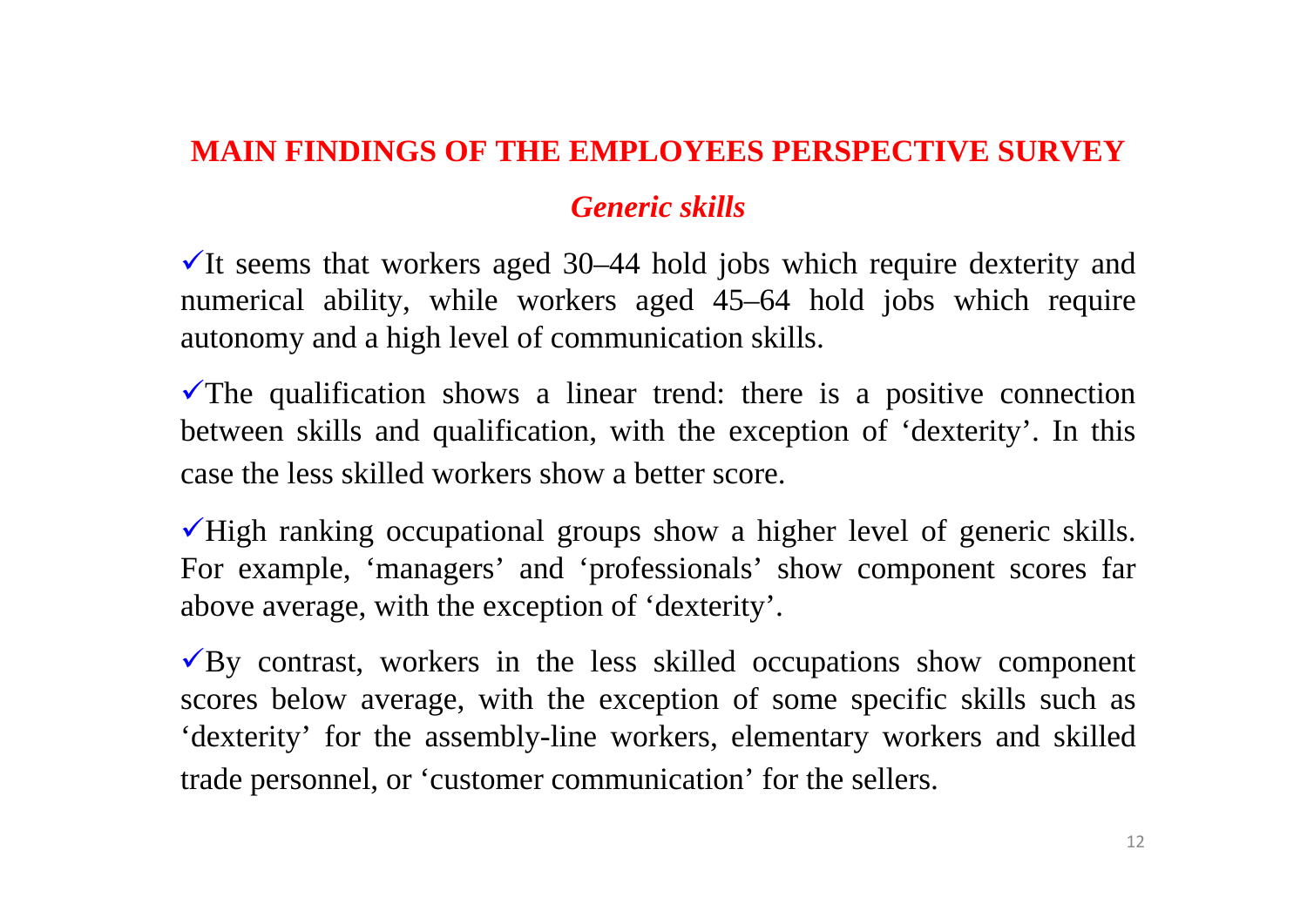#### **MAIN FINDINGS OF THE EMPLOYEES PERSPECTIVE SURVEY**

#### *Key competences*

|                                    | Levels of the key competences |                                                                               |                        |                               |  |
|------------------------------------|-------------------------------|-------------------------------------------------------------------------------|------------------------|-------------------------------|--|
| <b>Characteristics</b>             | Problem<br>solving            | Communication /<br><b>Relationship with</b><br>customers and<br>collaborators | <b>Team</b><br>working | <b>Overall skill</b><br>index |  |
| <b>Employees by work seniority</b> |                               |                                                                               |                        |                               |  |
| $0-5$ years                        | 8.0                           | 4.2                                                                           | 6.1                    | 18.3                          |  |
| $6-15$ years                       | 8.7                           | 4.4                                                                           | 6.0                    | 19.1                          |  |
| $15-30$ years                      | 9.3                           | 4.8                                                                           | 6.7                    | 20.8                          |  |
| $30-44$ years                      | 10.0                          | 5.8                                                                           | 7.5                    | 23.4                          |  |
| <b>Employees by learning time</b>  |                               |                                                                               |                        |                               |  |
| Months 0-6                         | 7.4                           | 3.8                                                                           | 5.5                    | 16.8                          |  |
| Monthes 6-24                       | 9.7                           | 4.8                                                                           | 6.9                    | 21.4                          |  |
| Months $>24$                       | 10.6                          | 6.0                                                                           | 7.6                    | 24.2                          |  |
| <b>Employees by training time</b>  |                               |                                                                               |                        |                               |  |
| No training                        | 7.5                           | 3.5                                                                           | 5.6                    | 16.7                          |  |
| Months 0-6                         | 9.6                           | 5.5                                                                           | 6.9                    | 22.0                          |  |
| Months 6-24                        | 10.7                          | 5.7                                                                           | 7.2                    | 23.7                          |  |
| Months $>24$                       | 11.9                          | 7.8                                                                           | 8.4                    | 28.1                          |  |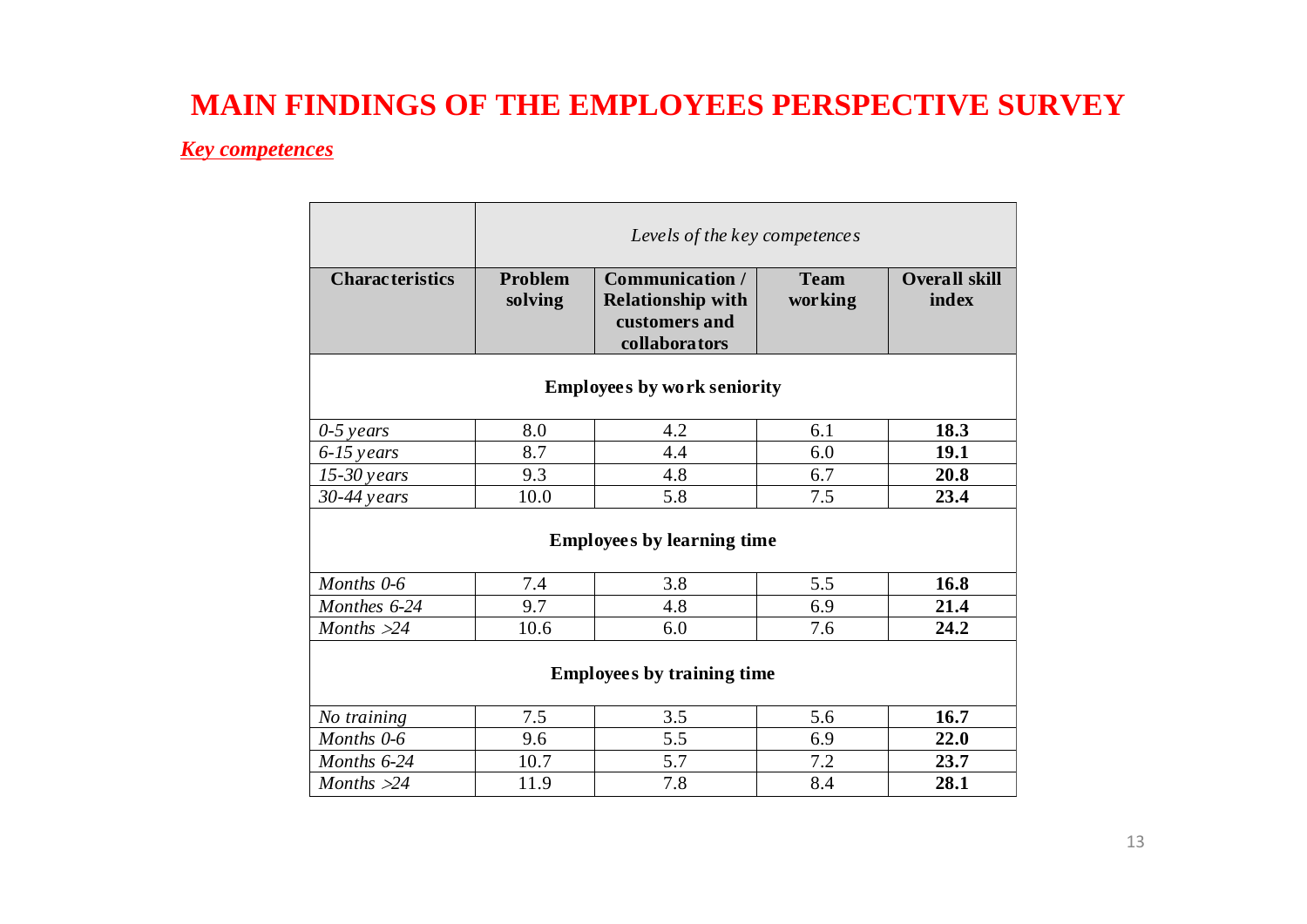#### **HIGH PERFORMANCE WORK ORGANIZATION**

 $\overline{A}$  summary term which stands for the introduction of a range of practices which include: job rotation, quality circles, reengineering, self managed teams, peer performance review, employee involvement, pay for skill, profit sharing, total quality management, just in time (Applebaum and Batt, 1994; Osterman, 1994).

 $\checkmark$ The "High Performance Work Organizations" seem to hold higher levels of skills than the other organizations, showing a strong relationship between their characteristics and the skill development

 $\sqrt{\text{O}}$  our survey confirms these facts.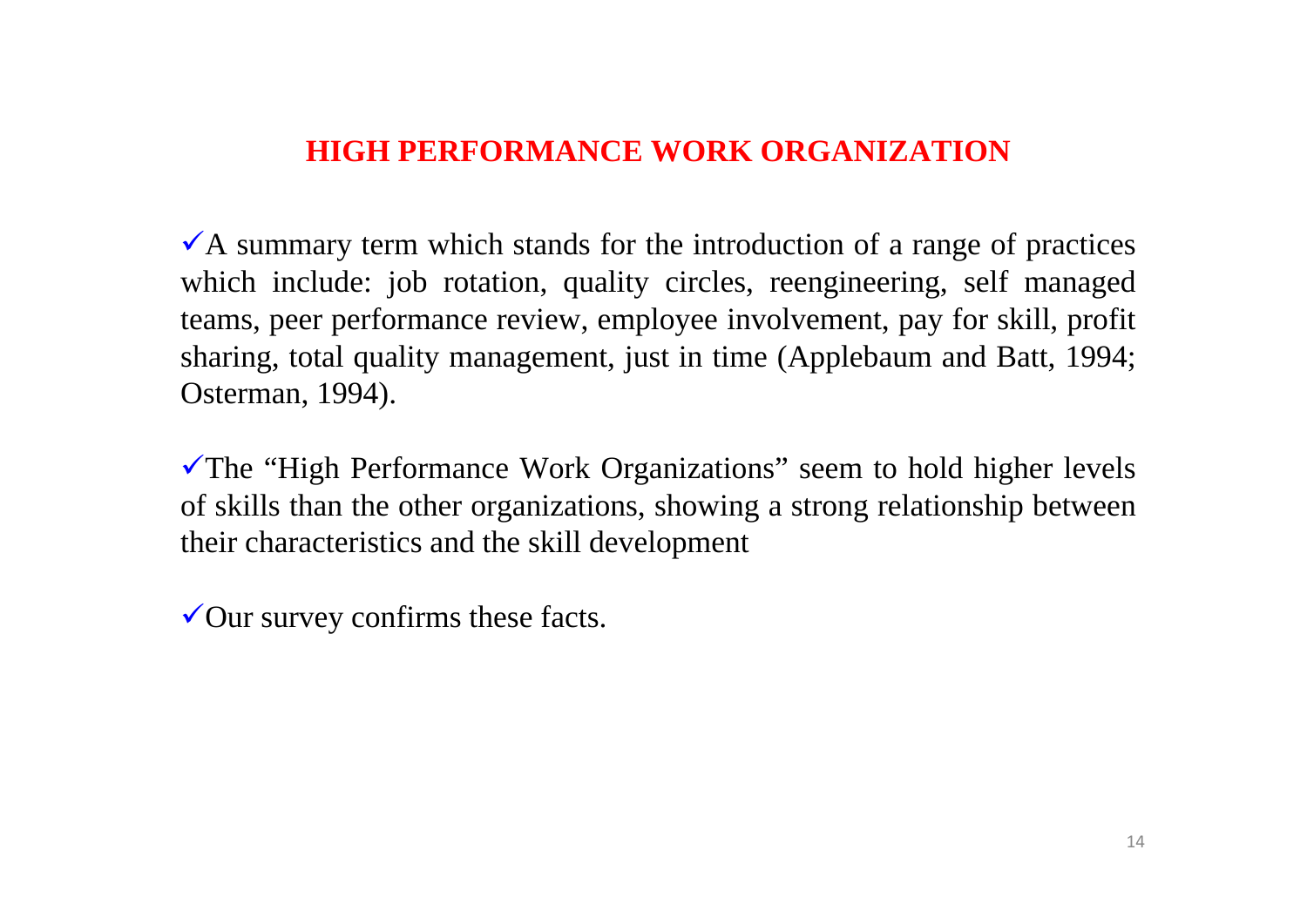## **HPWO and medium key competences index**

| <b>Practices adopted</b> | <b>Medium key competences index <math>(\%</math></b> |                |  |
|--------------------------|------------------------------------------------------|----------------|--|
|                          | Manufacturing sector                                 | Service sector |  |
| None                     | 11.6                                                 | 13.7           |  |
| 1 practice               | 18.6                                                 | 20.7           |  |
| 3 practices              | 16.5                                                 | 19.2           |  |
| All the 5 practices      | 28.9                                                 | 25.7           |  |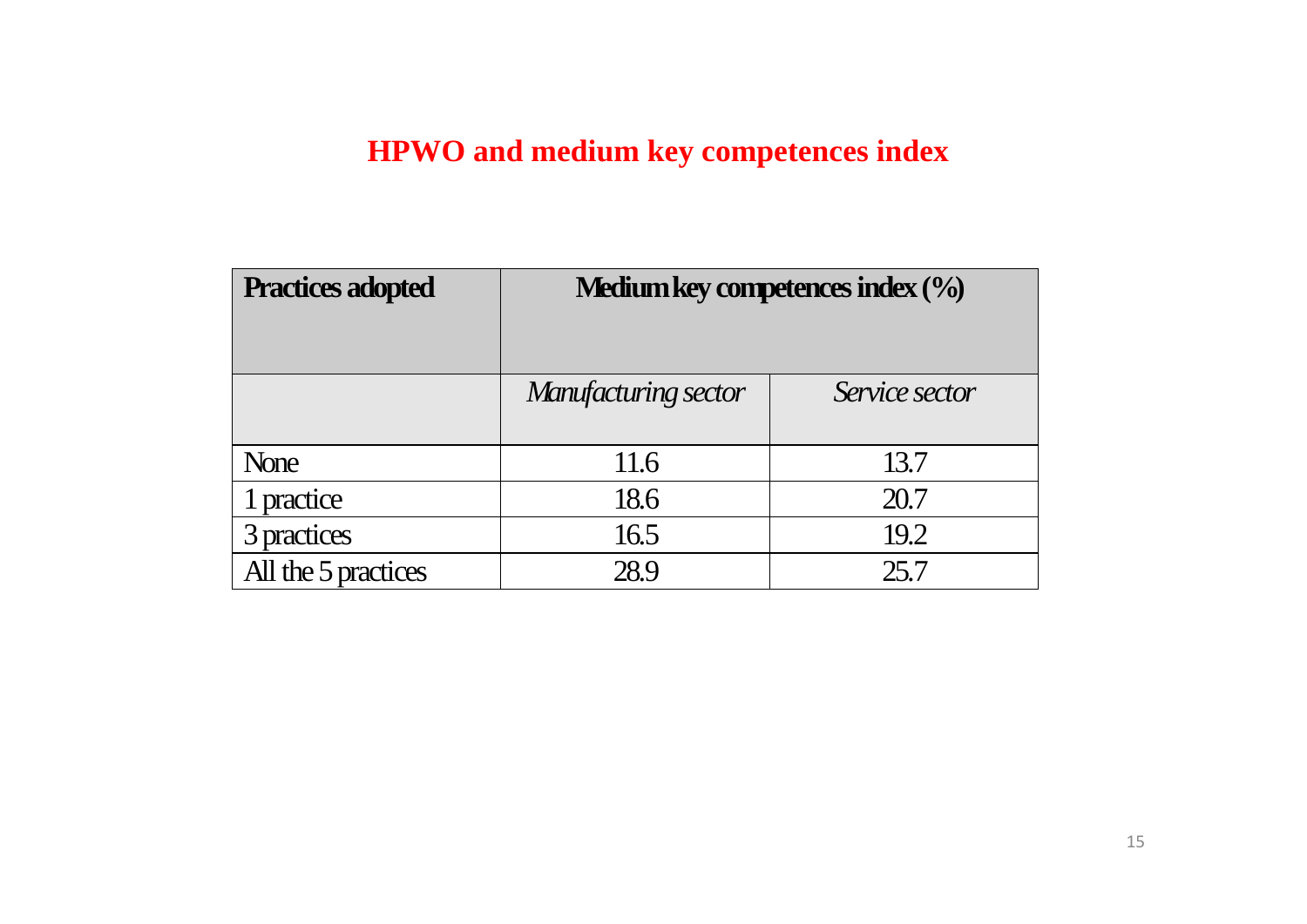## **HPWO and percentages of employees involved**

| <b>Practices adopted</b> | Percentage of<br>employees involved<br>in Italy $(\%)$ | Percentage of<br>employees involved<br>in Great Britain (%) |
|--------------------------|--------------------------------------------------------|-------------------------------------------------------------|
| <b>None</b>              | 18                                                     | Not available                                               |
| 1 practice               | 82                                                     | 20                                                          |
| 3 practices              | 71                                                     | Not available                                               |
| All the 5 practices      | っ                                                      | 33                                                          |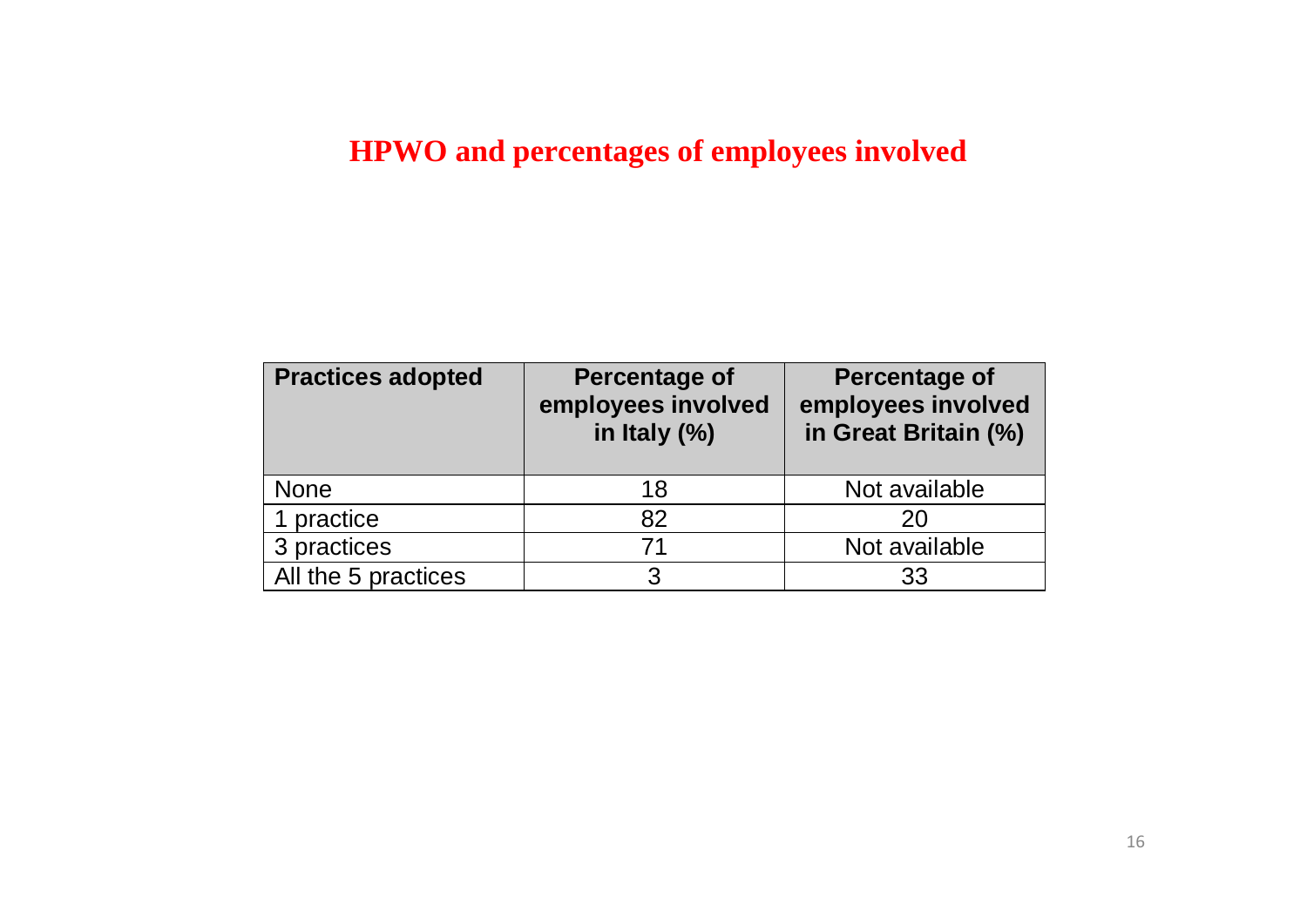#### **MAIN FINDINGS OF THE "EMPLOYERS PERSPECTIVE SURVEY"**

 $\checkmark$  About the work force school training, the graduates represent a minority, just above the 6%. This percentage raises to 9% when we consider the *specialized suppliers* enterprises (based on product innovation) and over the 15% when we take into consideration the *science based* ones. Enterprises with over 100 workers (13,4%); enterprises belonging to Italian groups (14%) and with foreign shareholders (about 20%).

 $\checkmark$  About the management of human resources, there's not a great will to introduce selection methodologies able to identify the real competences of the employees to develop entry training and refresher training courses and to recognise the team work. The biggest companies and the ones operating in more advanced sectors or having foreign shareholders have introduced more advanced methods for the human resources selection.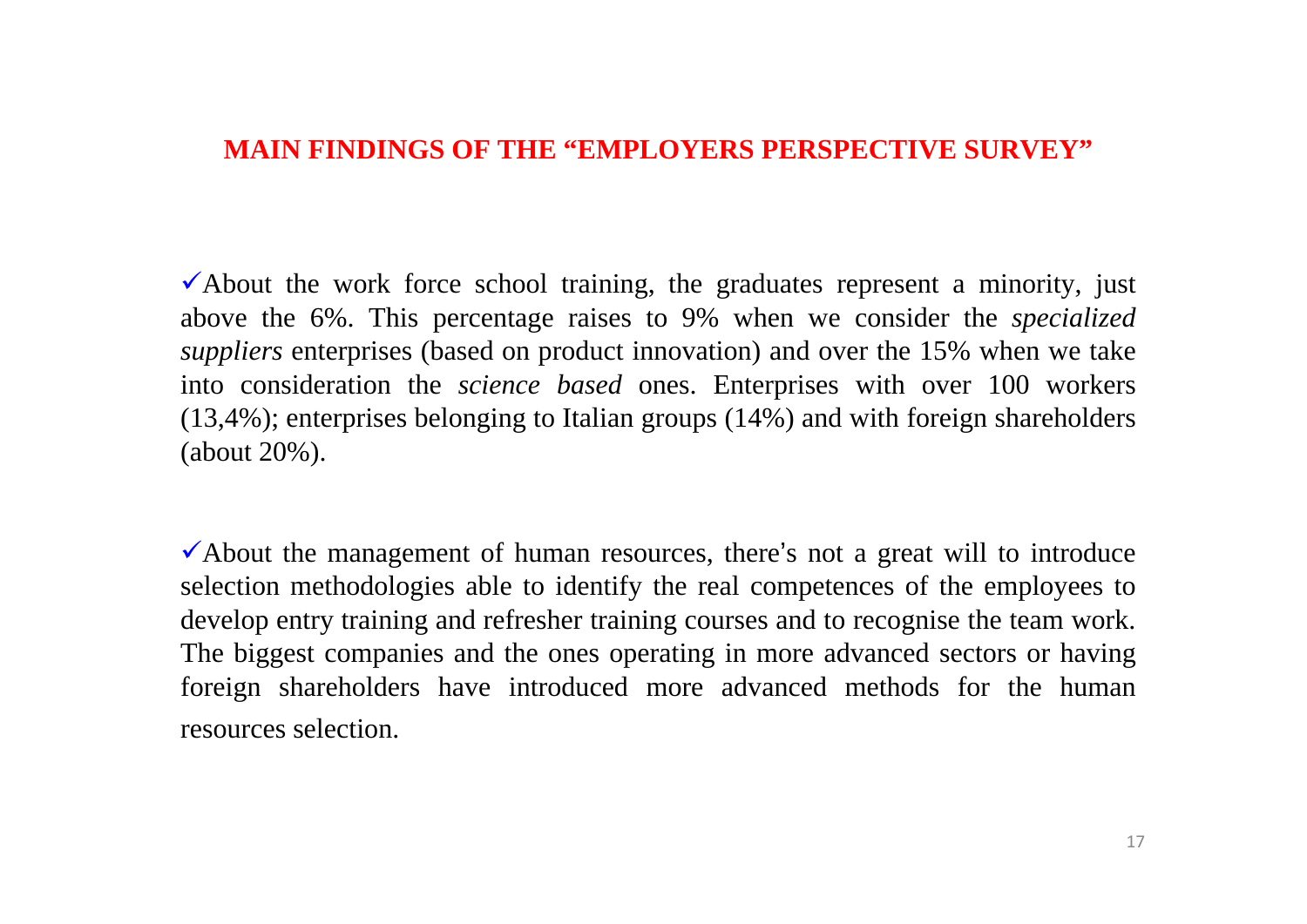#### **MAIN FINDINGS OF THE "EMPLOYERS PERSPECTIVE SURVEY"**

 $\checkmark$ Changes between 2003-2007 have confirmed the priority of the technological preference and, except certain occupational profiles, a minor investment in human resources management. These changes have not determined a **shift** in the direction of higher educational levels (for the 77% of the companies the required level of education has not increased), induced significant changes in the **hierarchical levels** (around 91% does not identify **any variation**), or involved the **participation** of employees in decisions concerning the management (only 26% said that there was an increase).

<sup>9</sup>What really increase significantly is the **discretion** of "Professional" (65%) and "Customer and service" occupations (54%), compared to an average of only 13% of the other occupations. It is the same with the **stress** - 58.3% for the "Professionals" and 48.2% for "Customer and service" - at a rate of only 11%.

 $\sqrt{\text{Between 2003-2007}}$  levels of competences seem to increase in particular in the big companies (with more than 100 employees): for example, **literacy** of professionals in big companies increased in 15.7% of cases **vs** 5.1% in companies with 11-15 employees.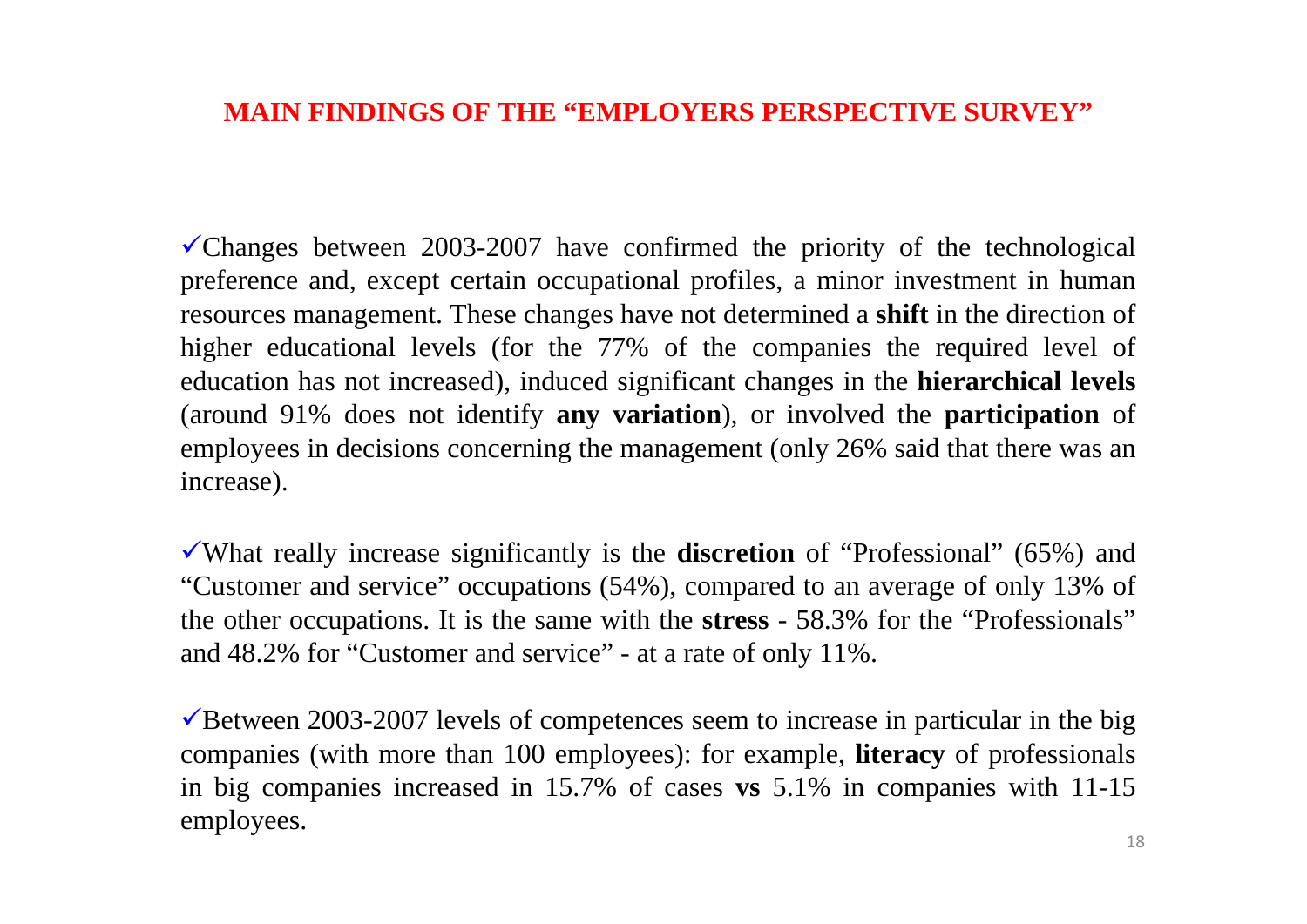#### **CONCLUSIONS**

 $\checkmark$  In the OLC Project it was proved that there was an empirical relationship between nature and dynamics of competences and organisational learning processes and organisational performance. In practice it means that organisations becoming **"High Performance Work Organisations"** probably achieve **higher levels of skills** and **higher performance**. However, further research is needed to verify the existence of specific configurations of these variables.

 $\checkmark$  In our opinion at a national level the **JRA** is very useful in order to identify the **key characteristics of workplaces that foster skill development** and, as a consequence, could prompt the employers and the employees to adopt practices designed to develop and restructure workplaces and to transform their organisations into HPWOs.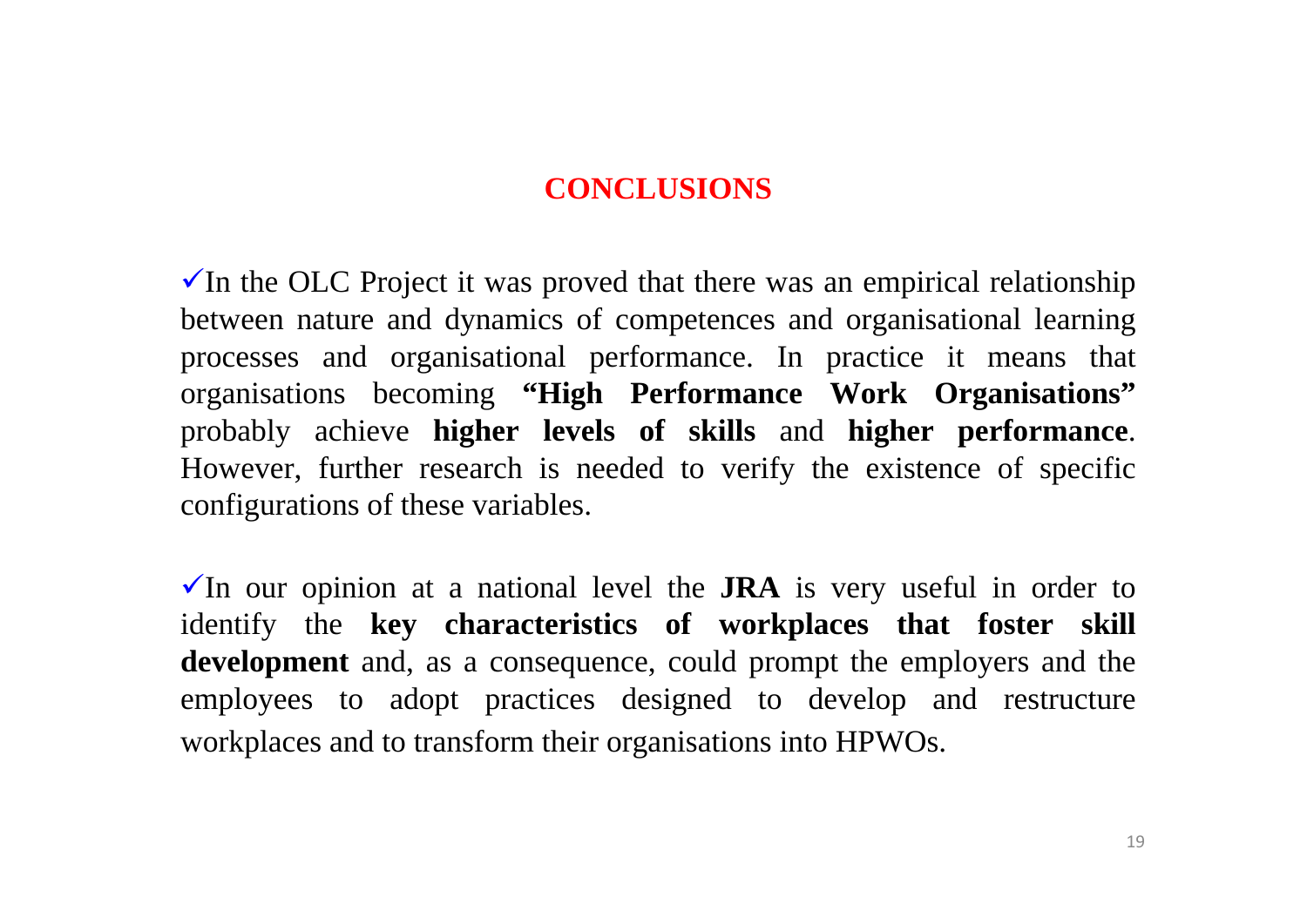#### **CLUES FOR POLICIES**

 $\checkmark$  Without a good comprehension of what skills are and how they could be developed, concepts like 'knowledge society' or 'learning economy' are just *cliché*, words that have lost their link to the reality.

<sup>9</sup>Examining the **job requirements** and the link between workplaces and skills, it is possible to go beyond <u>a simple approval</u> the 'learning discourse' and tried to analyse the assumptions underpinning the work skills.

<sup>9</sup>At policy level economic and industrial policies that encourage this **organizational development** of workplaces are strongly requested, especially for SMEs or for Regions with serious economic or structural problems.

*The European policy level has already tried to encourage the creation of these conditions and the implementation of long term strategies.*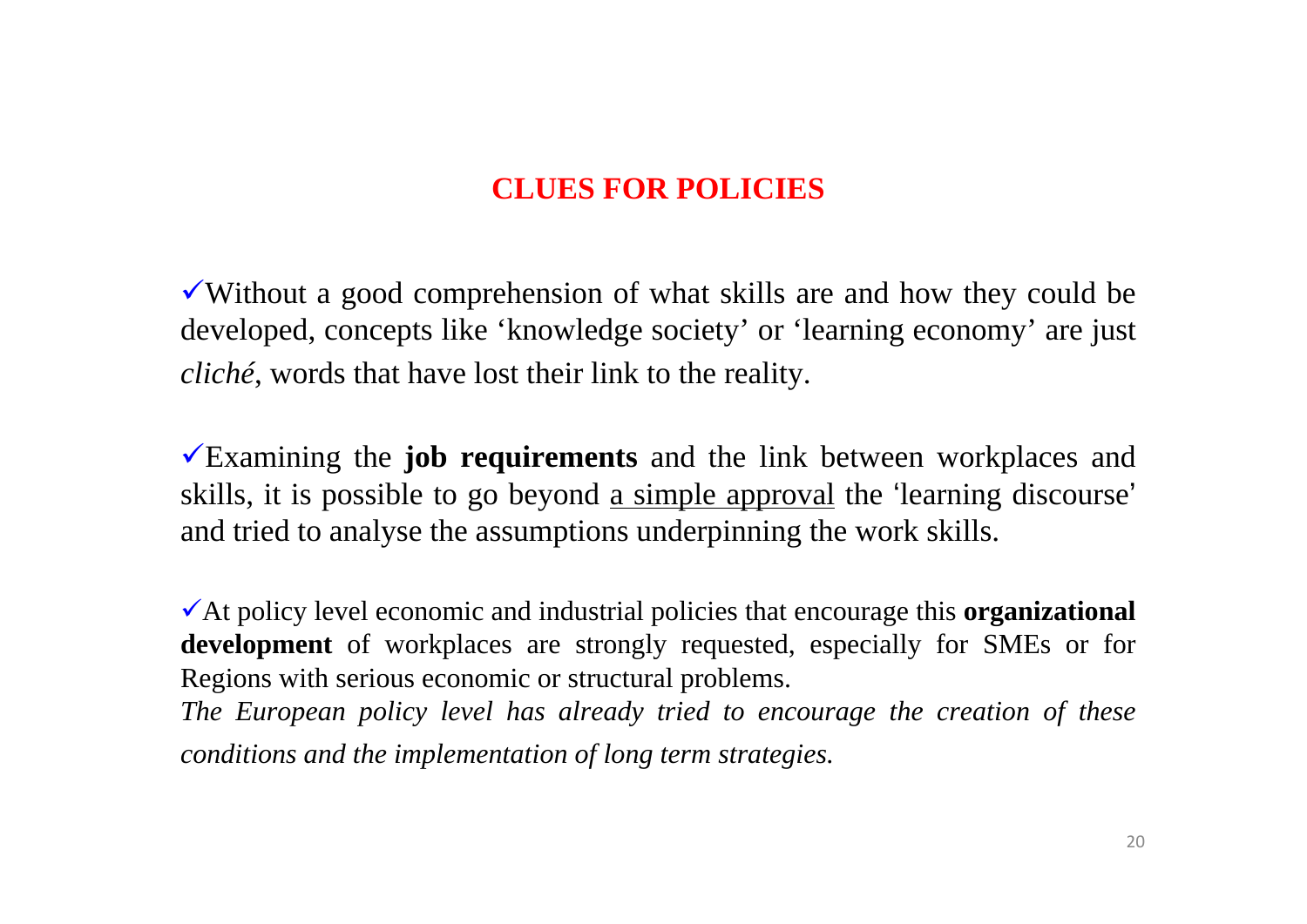#### **CLUES FOR POLICIES**

Our past President of Republic, Mr. Carlo Azeglio Ciampi, wrote:

**"(…) a cooperative approach to a different organization of work within the firm will improve industrial relations, allow greater worker participation in decisions and potentially lead to a better product quality. The latter in fact represents an essential component in any strenghening of the competitiveness of the European economy".**